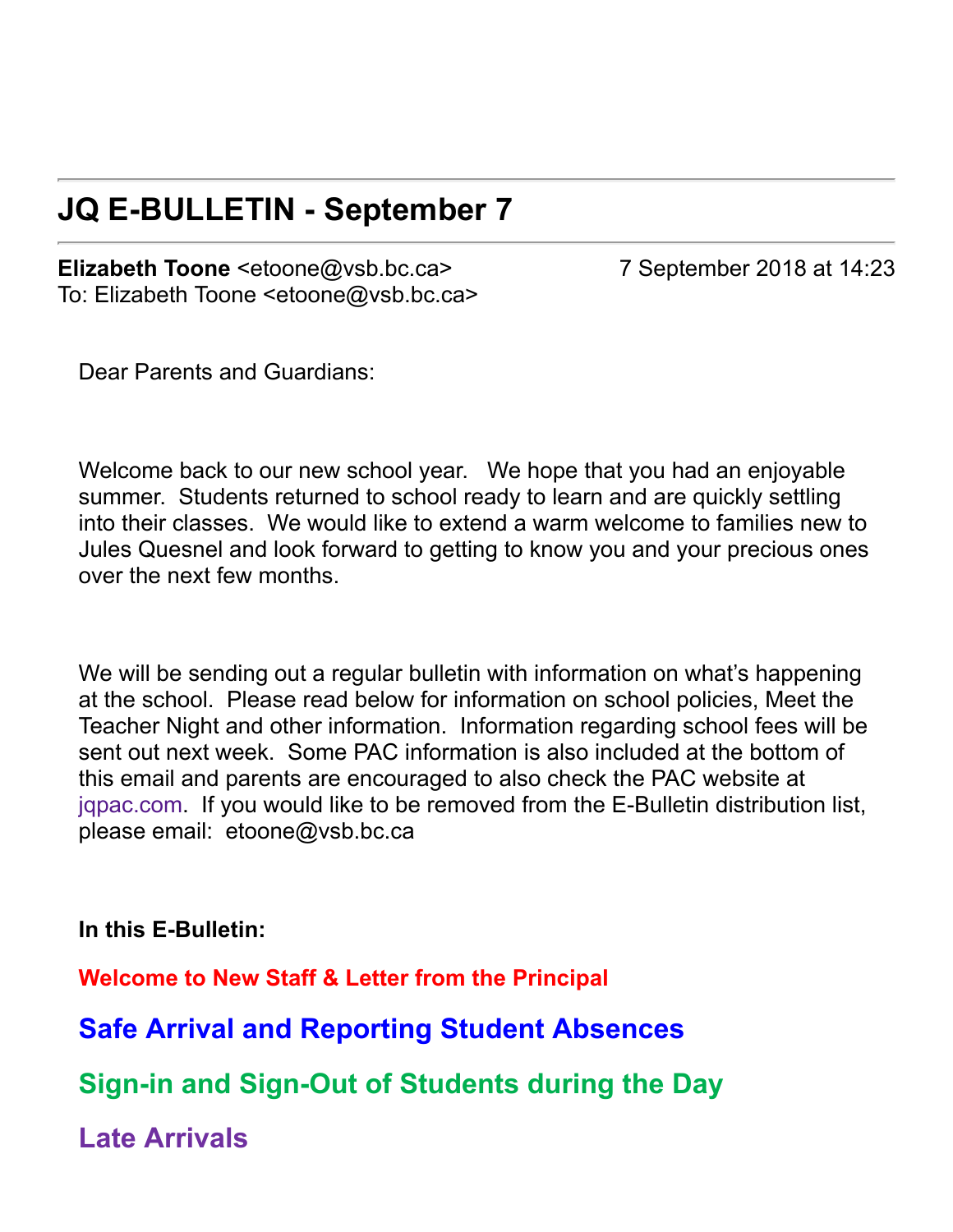**School Hours Before and After School Supervision Student Photo Day – Monday, September 17 We are a "Nut/Allergy Aware" school Sign-in Procedures for Visitors in the School Traffic and Drop-off Zones Professional Development Day – Friday, September 21 Mobile Devices Label belongings Meet the Teacher Night Cross-country Running Program – starts Sep. 12 Terry Fox Run Date Form Packages PAC NEWS**

**Pizza Fridays**

**Hot Lunch Program – starts Monday, September**

**Welcome Back BBQ**

**Choir Program**

**EXTRA-CURRICULAR**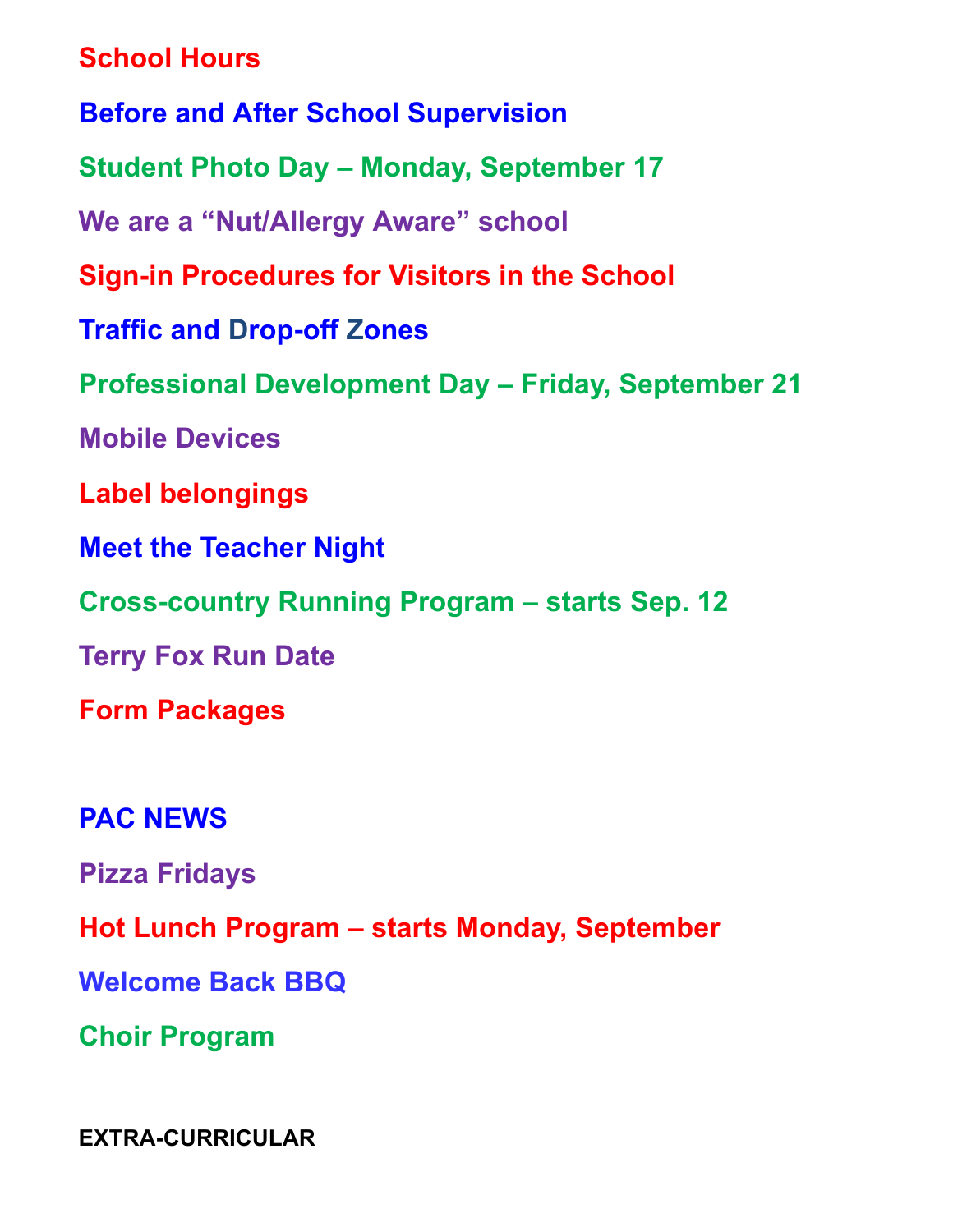**Welcome to New Staff:** We would like to welcome the following new staff members to Jules Quesnel: Mme. Alexis Cassap-Hanson - gr 5; Mme. Camille Mohn - gr 4; M. Charles Bourque – gr 2; Mme Alexandra Russell – gr 1; M. Patrick Grace – gr 1; Mme Caroline Brochery – Kindergarten; Mme Brigitte Attali-Netherton – Teacher-Librarian; Mme Maria Teresa Foster - Area Counsellor; Mme Nancy Sanghera Extra Office Support on Wednesdays**.** 

**Letter from the Principal:** Please see attached letter from the Principal.

#### **Safe Arrival and Reporting Student Absences**:

Student safety is of paramount importance at the Vancouver School District. Ensuring student safety is a shared responsibility. In order to assist schools, we ask parents to notify schools of student absences. If your child will be absent from school, please phone the school to report this absence as early as possible. Parents should leave a message on a dedicated answering service by calling 604-713-5159 and then entering a two-digit extension which is 39 for Jules Quesnel. Messages will be received before the office is open. School offices are busy places: consistently notifying the school in advance of your child's absence will significantly improve the efficiency and effectiveness of the Safe Arrival Morning Routine.

#### **To report your child's absence – please call: 604 7135159 ext 39 as early as possible on the first day of the absence.**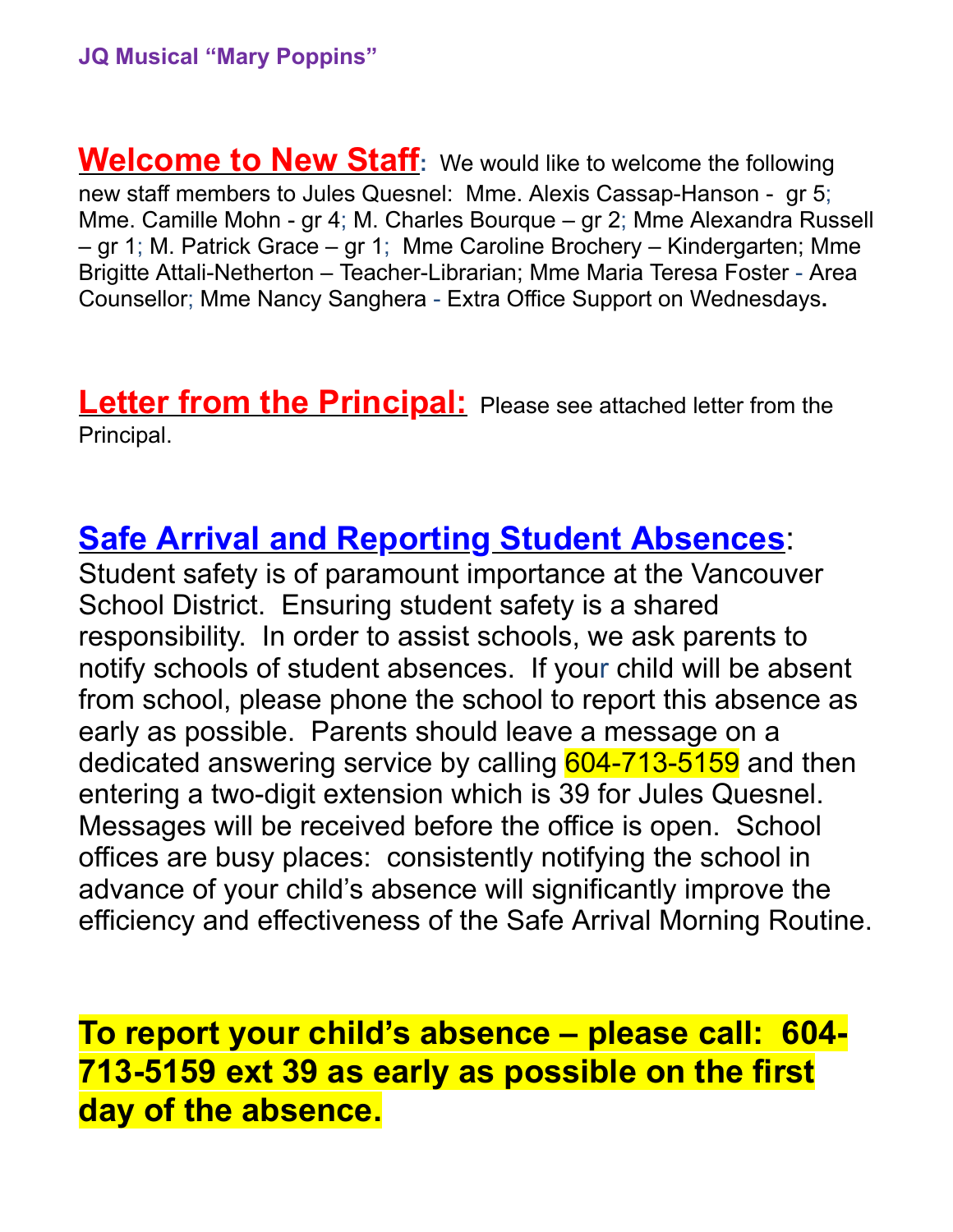**Sign-In / Sign-Out**: Parents who pick up their child during the school day (e.g. for a dental appointment) must sign their child out of school in the black binder on the table in front of the PAC Notice Board and then sign back in when the child returns.

 This is done to ensure the safety of the children. Students may sign themselves in and out but must have the written permission of a parent.

Students who occasionally go home for lunch, need to provide a note to their teacher in advance or on the day. If a student goes home daily for lunch then their parent needs to provide the school office with a note outlining this. For safety reasons, students without parental permission are not allowed to leave the school grounds at any time.

**Late Arrivals**: If your child is late for school and the teacher has taken attendance, both in the morning or after lunch, the student must report to the office. There will be a push for punctuality this year as students' frequent late arrivals are disruptive to all learners and teachers.

#### **School Hours**:

- 08:55 Warning bell
- 09:00 Instruction begins
- 10:30 10:50 Recess break
- 12:10 12:57 Lunch
- 3:00 pm Dismissal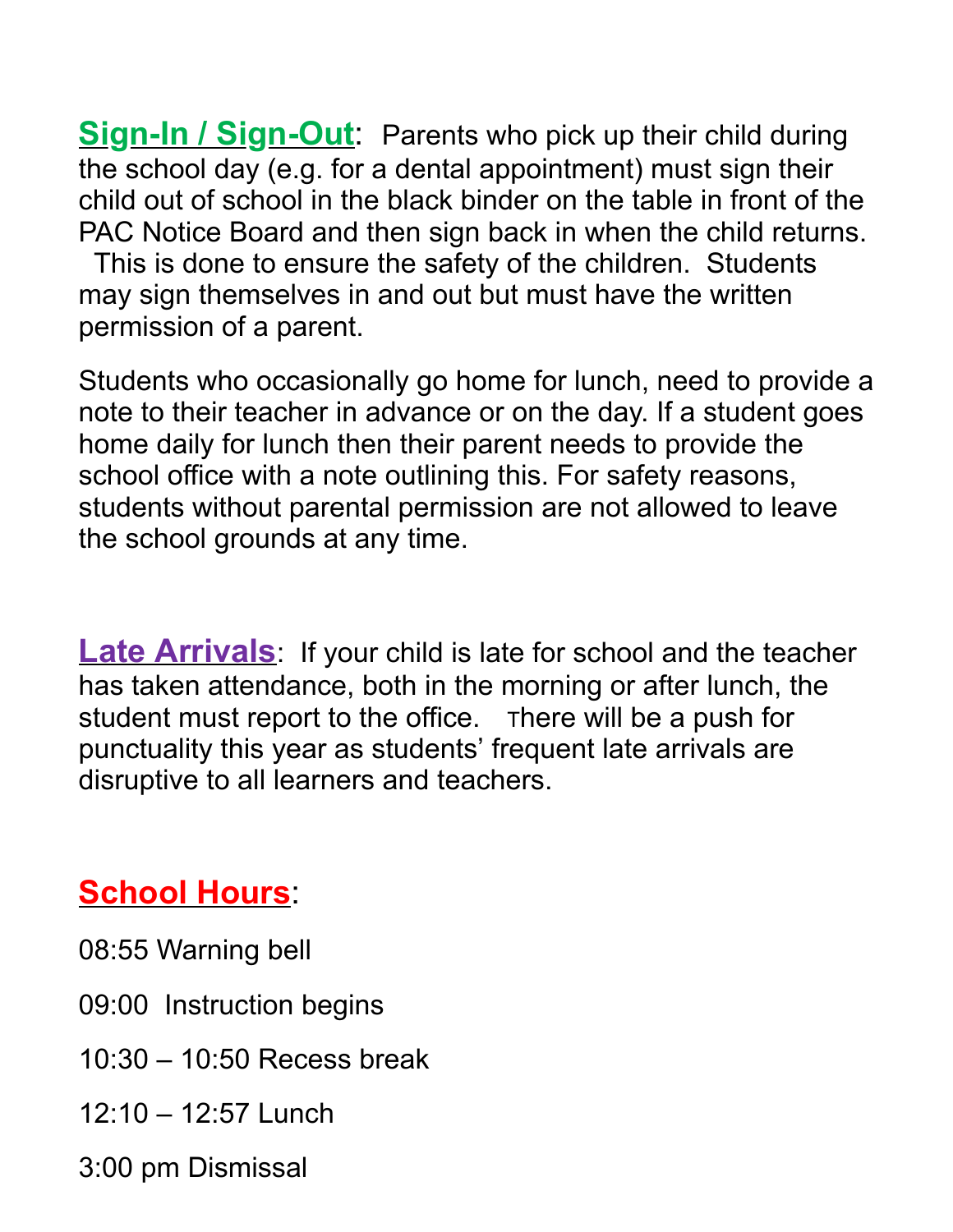**Before and After School Supervision**: Teaching staff will be on supervision duty on the school grounds 15 minutes before the start of school and 15 minutes at the end of school. Please be on time to pick-up your child as school staff are not responsible for the safety of students outside of these hours.

**Student Photo Day**: All students will have their individual student photo taken on **Monday, September 17th** by Lifetouch. We usually start with the younger grades, grade 1's at 9:00 am, followed by Kindergarten, grade 2, 3, etc. Flyers will be sent home next week.

**We are a "Nut/Allergy Aware" school**: Jules Quesnel is an allergy aware school. Students and staff may have severe allergies to various foods, especially nuts. To help reduce the risk of allergen exposure, families are encouraged to try to send their children to school with nut free snacks and lunches. As well, it is suggested that families of at-risk students instruct their children to only eat food brought from home, and that all families instruct their children not to share food, food utensils and food containers, and to wash their hands before and after eating. More specific information regarding foods to avoid may be communicated by classroom teachers.

**<u>Sign-in Procedures for Visitors in the School:</u> If you** are volunteering in a classroom, library or lunchroom and/or will be at the school for a period of time, please sign-in and pick-up a VSB Visitor's Badge from the Office.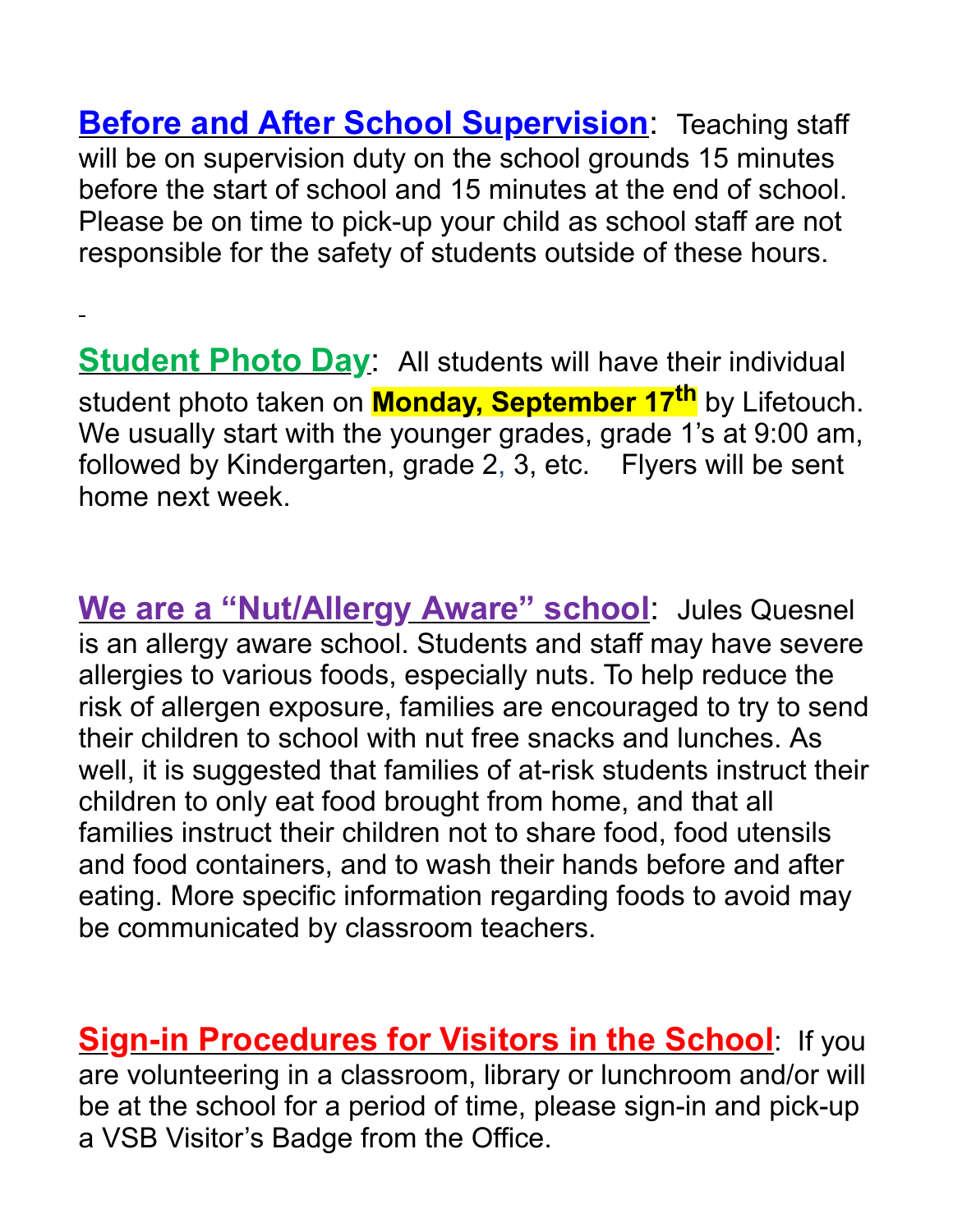**Traffic and Drop-off Zones**: Thank you for respecting the dropoff zone on West 14<sup>th</sup> ONLY. Please do not drop off on Crown Street and please do not leave your vehicle unattended on Crown Street or West 14<sup>th</sup>. Vehicles seen reversing on the corners of West 14<sup>th</sup>, West 15<sup>th</sup> and Crown will be reported. It is difficult to see small children crossing the sidewalk at these two intersections, especially if reversing.

**Professional Development Day**: **Friday, September 21st** – no school for students.

**Mobile Devices**: Unless requested by their teacher for use during school activities, students are discouraged from bringing mobile devices to school. Any mobile device, including cell phones, that students do bring to school must be kept in their backpacks or with their teacher during the school day. Students should not have mobile devices, including cell phones, on their person during the school day, including recess and lunch, without teacher permission. Students found using cell phones or other mobile devices without permission during the school day will be reminded that their devices need to be stored in their backpack or with their teacher. Students who persist in using mobile devices at school without permission will have their devices confiscated and turned in to the Principal's office. Parents will be contacted by the Principal to retrieve confiscated devices. In case of emergency, parents who need to contact their children during the school day are asked to do so via the office. Adults in the school are asked to help model responsible cell phone and other mobile device use by moderating their cell phone and mobile device use when in the school.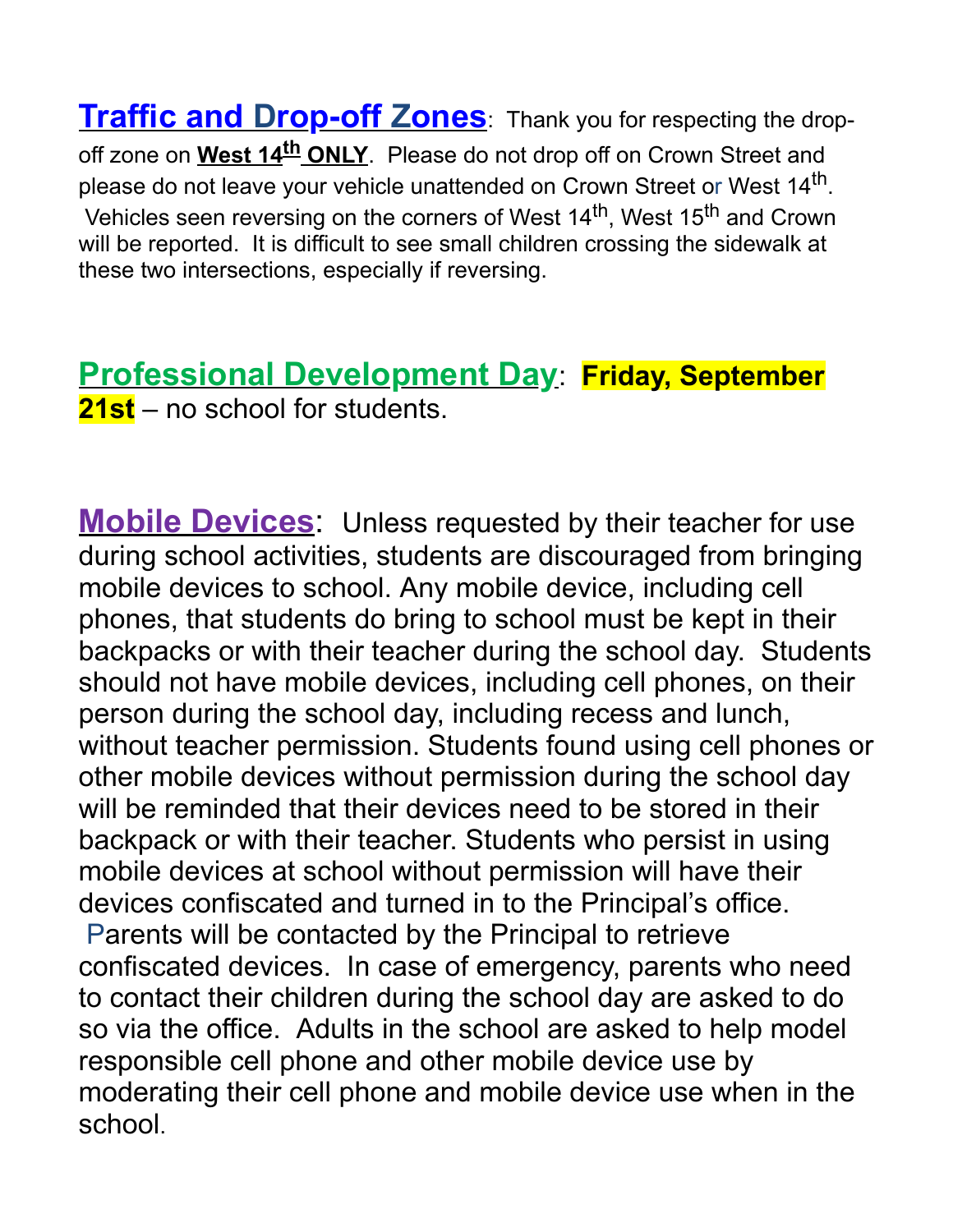**Label belongings**: It would be helpful to track down missing lunch bags, water bottles and items of clothing (especially outerwear) if your child's items are labelled. Thank you for considering this.

**Meet the Teacher Night (for students in grades 1 – 7)**: Will be held on **Thursday, September 20th from 5:00 to 6:00 pm**. Two sessions will take place from 5:00 to 5:30 pm and from 5:30 to 6:00 pm. If you only have one child in the school, you need only attend one of the sessions. Please note "Meet the Teacher" is for parents only, students are not required to attend and no childminding will be available at the school. Signs will be posted with room numbers.

**Cross-Country Running Program:** We would like to start this up **on Wednesday, September 12<sup>th</sup>** with practice sessions twice a week on Monday and Wednesday mornings from 8:00 to 8:45 am. Meet on the steps at JQ at 8:00 am sharp. All grades welcome but parents must accompany runners in Kindergarten, grades 1, 2 and 3. Please return the completed Permission Form to the envelope on the office window. Hard copies were handed out today to those interested and are also available on the office window. A copy is also attached to this email.

**Terry Fox Run**: The school will hold its annual Terry Fox Run towards the end of September. More information to come in the next F-Bulletin.

**Forms Packages**: A number of forms will be sent home in the next few weeks for parents to sign, check and return to the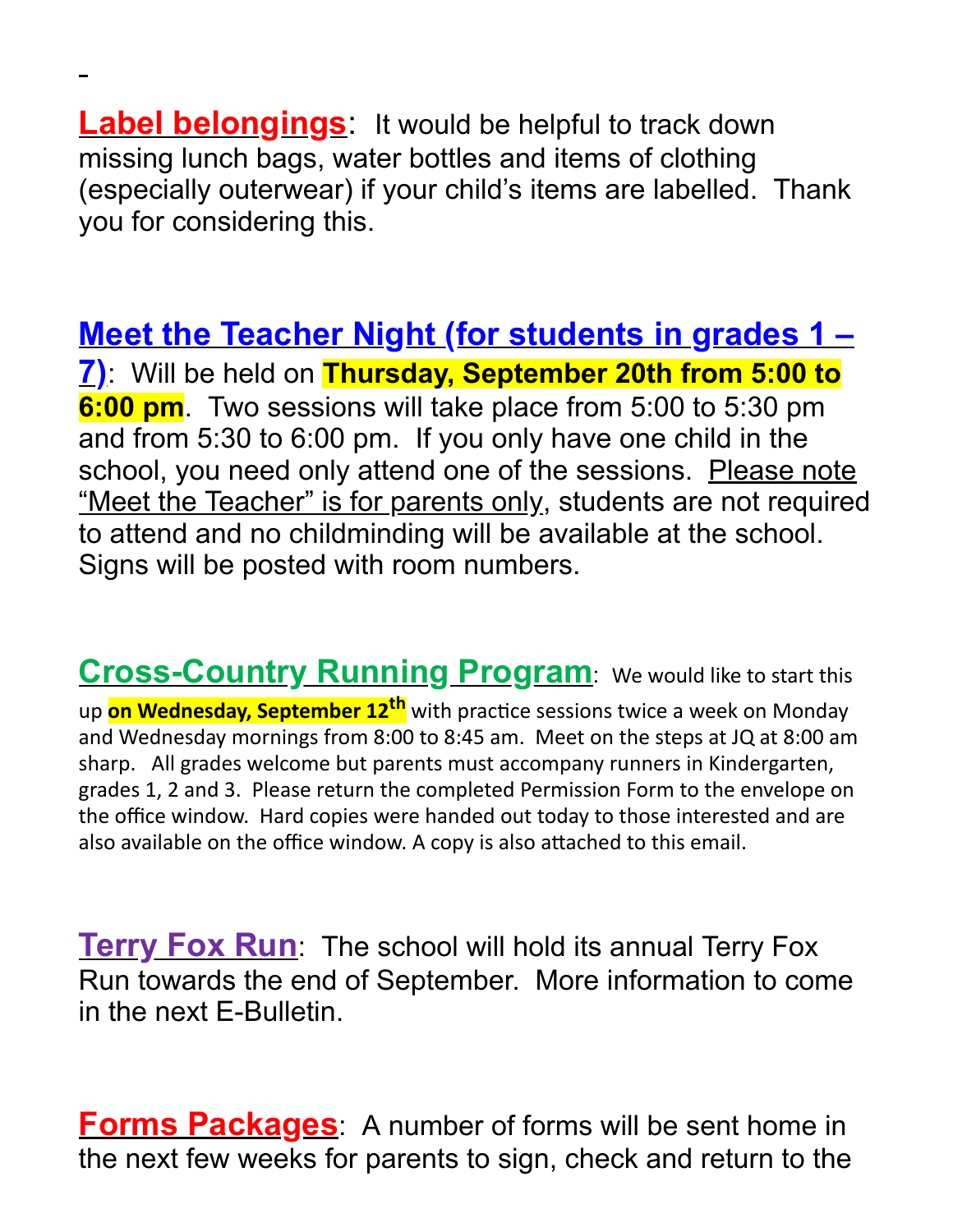school. Please return this paperwork promptly so that we have up-to-date contact information for families.

#### **Kids Plus™ Accident Insurance**

**The Kids Plus™ Accident Insurance school distribution program is moving online! Parents interested can access the information at the** following: Toll-free at 1-800-556-7411 or email kidsplus@ia.ca.

# **PAC NEWS**

## **If the links below do not work, please visit the JQ PAC Website at jqpac.com**

#### **Pizza Fridays**

- · **Pizza lunches start Next Friday September 14th.**
- · **Order deadline is Thursday at 3:00 pm.** Order here**.**

**Pizza Fridays only work with your help.** If you have some time around lunch consider volunteering. **https://doodle.com/poll/ug8u3wpa45wfbtqu**

#### **Hot Lunch**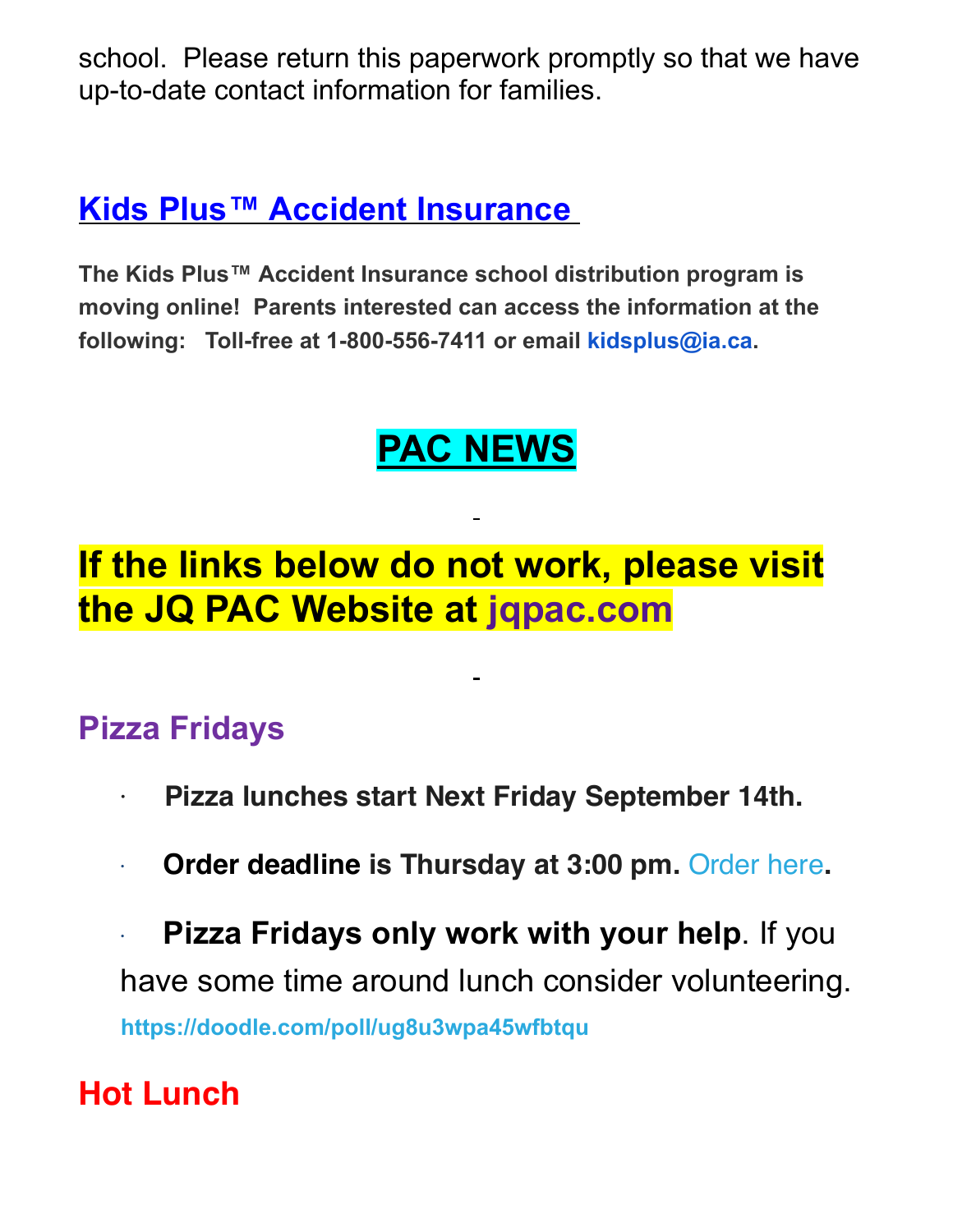We are working with C'est Mon Cafe to get the menu put together and available for ordering. We are hoping for next week. Here's the link to order. When the ordering is ready you will be able to choose JQ and access our menu. We are hoping this is possible this weekend. Fingers crossed!

If you would like to volunteer to help with the lunches more information and sign up here.

## **JQ Welcome Back BBQ**

JQ PAC would like to welcome everyone back to school by hosting a FREE JQ family fun afternoon on Friday, September 14th from 3 to 6 pm. We have 3 fun games for a range of ages: Hungry Hippo Chow Down, Hamster Ball Race and a Jumbo ball toss. Please bring a picnic blanket, plates, utensils and cups and settle in for a catch up evening while the kids amuse themselves!

PLUS the grade 7's have kindly organized to cook gourmet meals for us! Merci Beaucoup!! They are asking that meals be pre-ordered so they have enough for everyone. Here is more information and the link to pre-order.

#### **Extracurricular Opportunities**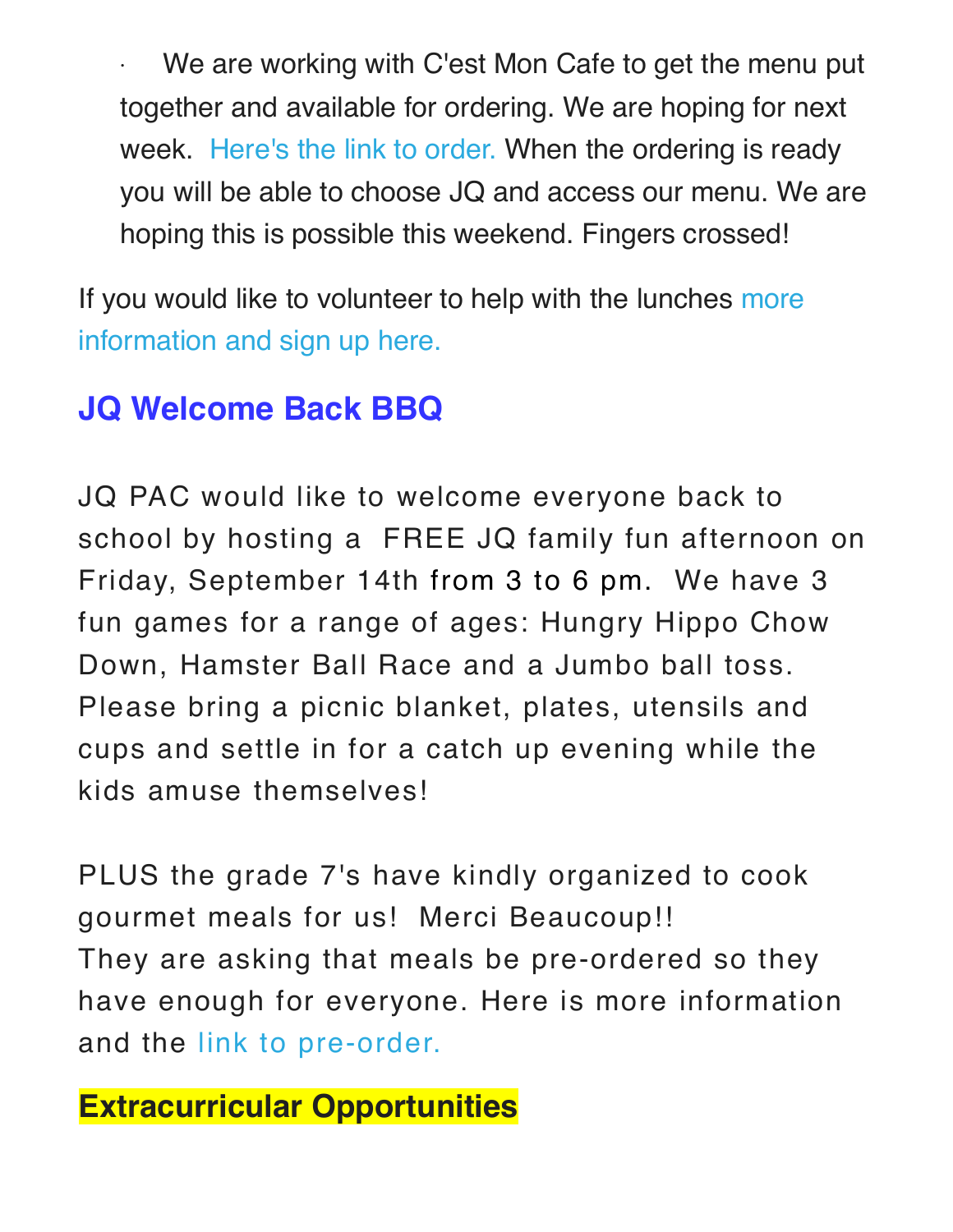### **Choir**

Bonjour parents,

**Our amazing JQ Choir is open for registrations!** Our beloved choir director Colleen Cotton will be once again creating magic with our children, and we will have our annual Christmas concert and the end of the year concert at the Lord Byng Auditorium. There are always a few smaller concerts around Christmas as well.

For families new to JQ, we have the following choirs:

- **Grade 1 Choir** - meet on Tuesdays at lunchtime (the kids get picked up from their classrooms a bit earlier, eat lunch with supervision in front of the music room, have their choir practice and still get 20 minutes outside afterwards). Anyone can join!

- **Grade 2-3 Choir** - children meet on Tuesdays at lunchtime

- **Senior Choir Boys and Girls (Grade 4-7)** - Tuesdays at 7:55 - 8:55 a.m.

- **Chamber Choir for Senior singers** - Thursdays 7:55 - 8:55 a.m. (new singers will audition with Colleen. Singers have to be registered in the senior choir as well).

#### **First practice will be held on September 18th.**

Early bird registration cost (before the end of September) is \$130.00 for the entire school year. (\$150.00 afterwards).

Please drop the Registration Form with a cheque payable to JQ PAC to the choir folder in front of the school office. There are also blank forms in the folder.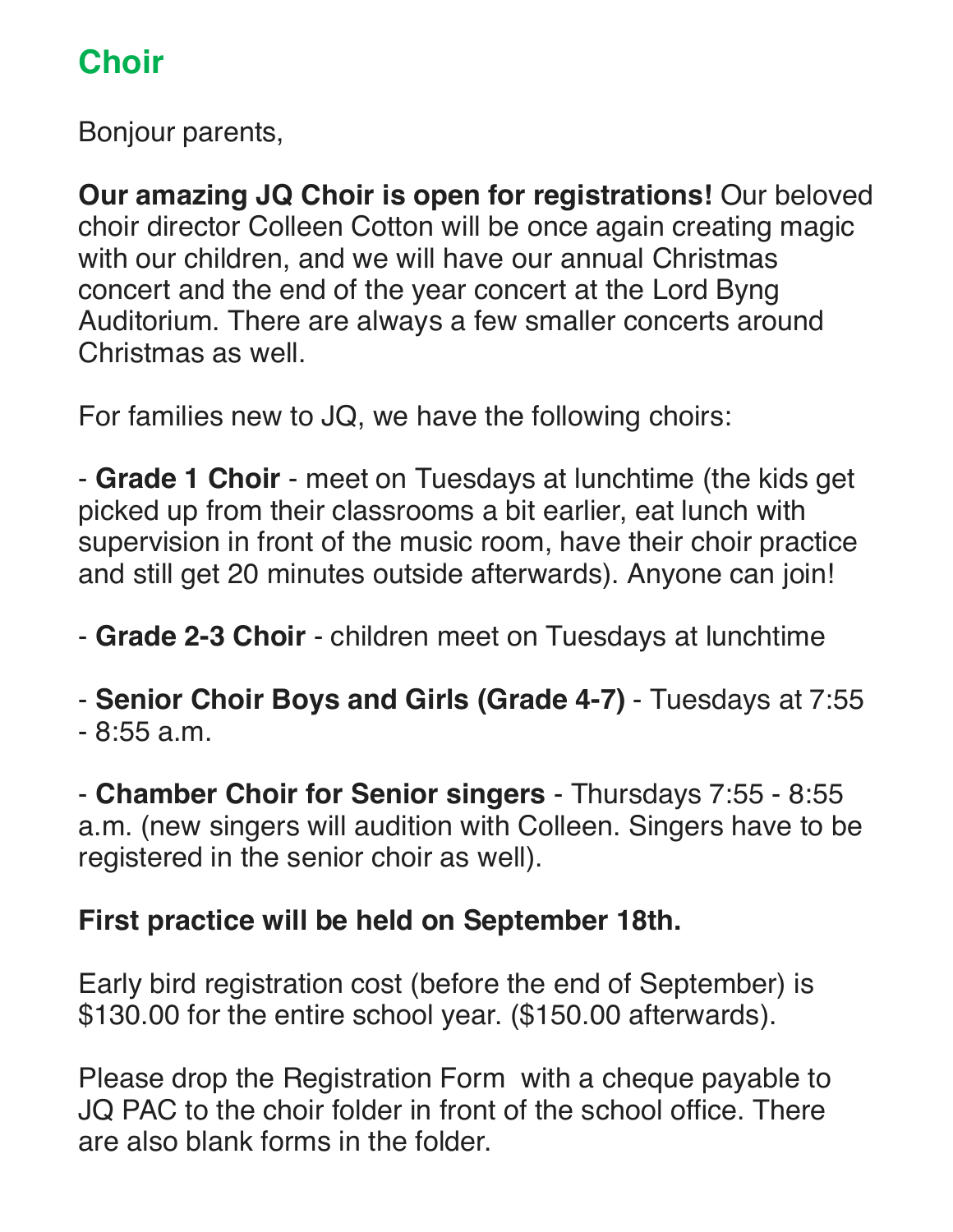Please email us with any questions at JQChoir@gmail.com.

Everyone can try it out without any commitment.

Lastly, we are looking for parent choir volunteer leaders for the choir groups. The leaders will help by emailing messages to their choir group for upcoming events, taking note of other parent volunteers to help manage the kids at those events. Grade 2/3 Grades 4-7 Chamber Choir

Thank you.

Kind regards,

Veronika Florianova Choir Coordinator

# **JQ Musical "Mary Poppins "**

Hello JQ parents and students and welcome back to school!

JQ is pleased to announce this year's musical theatre production will be Mary Poppins directed by Colleen Cotton productions. The show will take place in June and rehearsals will be every Friday after school beginning this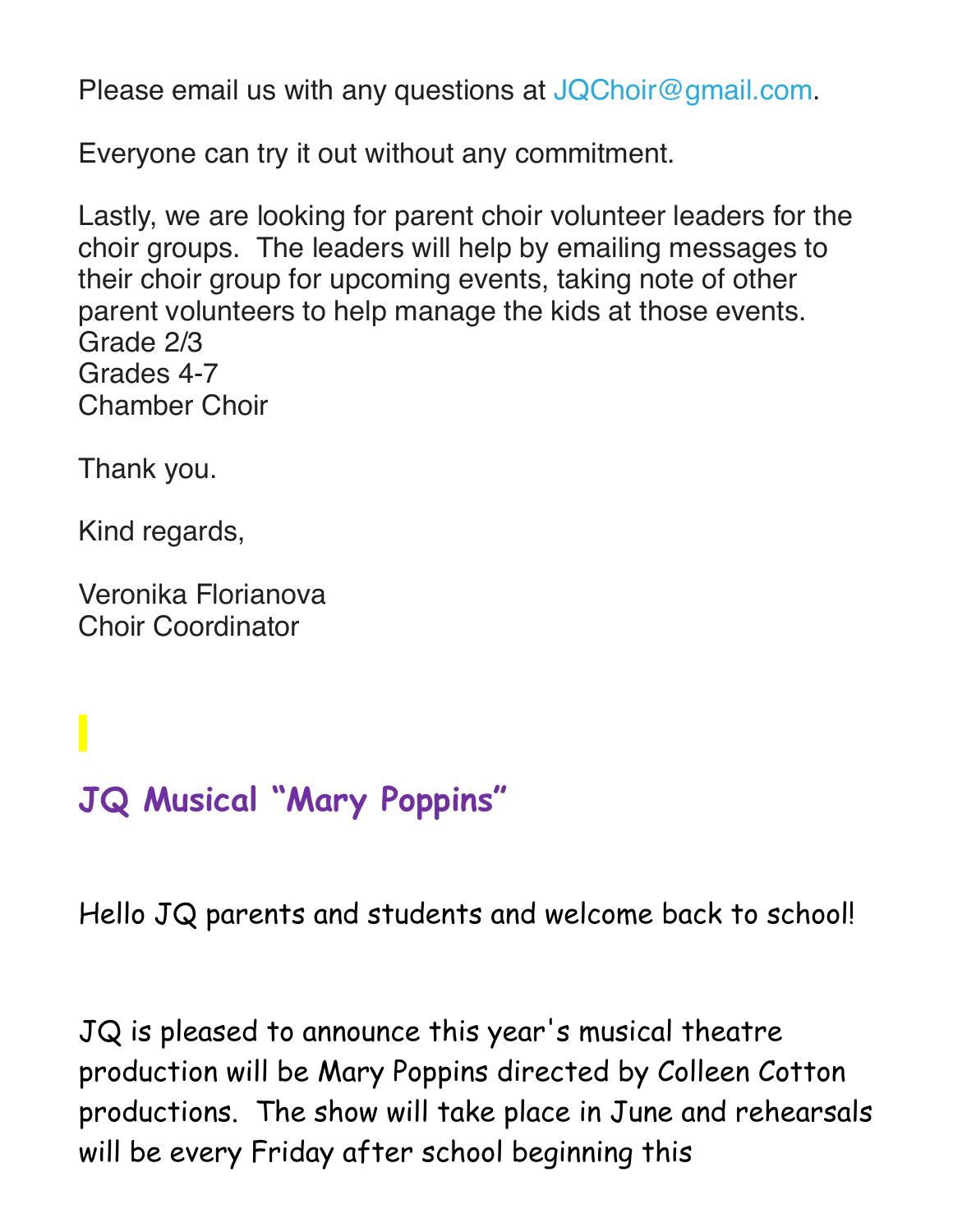month. There will be additional rehearsals on some Pro D days as we get closer to the show and a commitment to attend dress rehearsals after school in the week of the show. The cost of being part of the musical is \$400 for the year (please make checks out to George Cotton Productions).

Many students auditioned at the end of June. If your child has already auditioned you do not need to audition again now. For those who have not yet auditioned Colleen will be holding auditions next week:

Date: Monday Sept 10th and Wednesday Sept 12th

Time: Lunchtime and after school

Place: JQ Music Room

Sign-up: https://doodle.com/poll/88zkeqn7ywatfpw5

Please sign up with your child's name, and only one child per time slot. If necessary, callbacks will be held on Thursday and Friday, Sept 13 and 14 at lunchtime and after school.

For the audition (5 minutes) your child will be asked to sing a short song, and say a few words, no need to spend lots of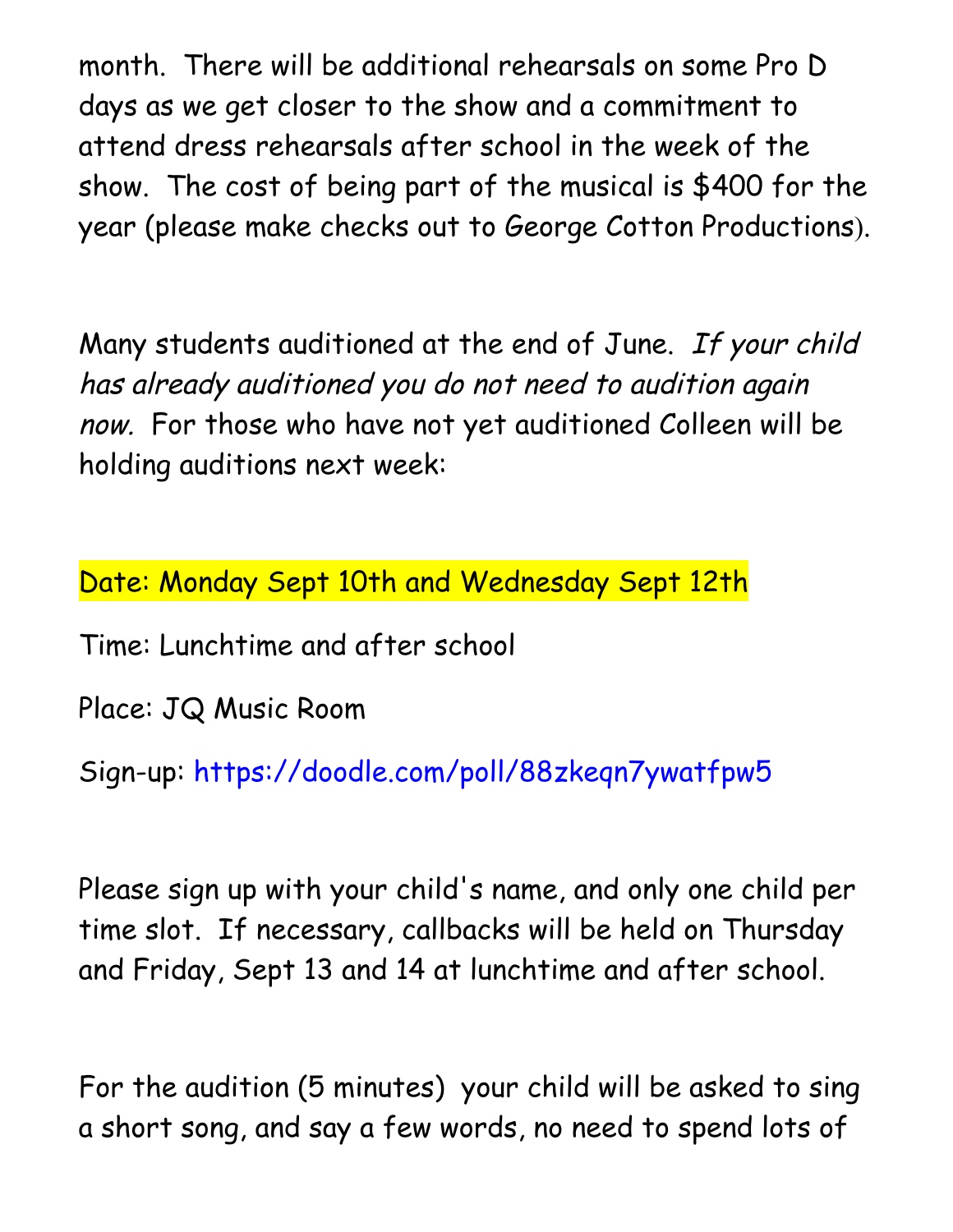time preparing, they can just sing their favorite song or even Happy Birthday.

The musicals have been a great success over the last 2 years and we hope your child will take part. Every child will get a part in the show.

We look forward to a great year of musical theatre!

Mary Kestler

#### **Extracurricular Opportunities offered by PAC**

**A list of programs can be found on the PAC website. Registration is now open.**

This email was sent by Claudette Alain (calain@vsb.bc.ca) to you because you are subscribed to receive information regarding the Vancouver School Board and/or **École Jules Quesnel**. If you no longer wish to receive emails regarding the Vancouver School Board and/or École Jules Quesnel, please email **unsubscribejqu@vsb.bc.ca**, and type **UNSUBSCRIBE** in the subject field.

If you have any questions please visit http://govsb.ca/CASL. Vancouver School Board. 1580 West Broadway, Vancouver, BC V6J 5K8 TEL: 604.713.5000